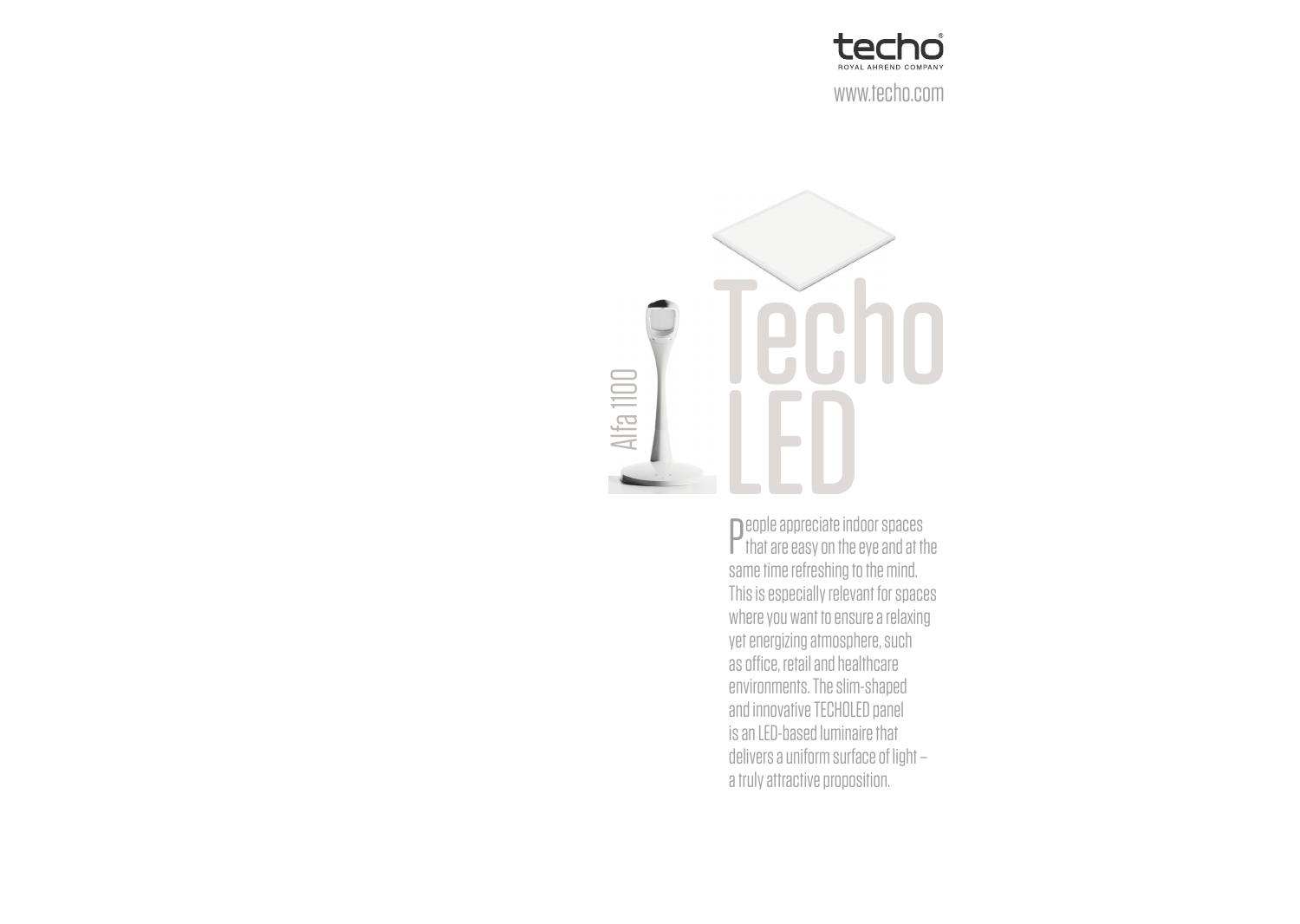

## Techo-LED TECH12015-48

**Technical description:** Used LED technology: Samsung Dimensions: 145\*1195\*12mm<br>Operating Temp.: 40-60 °C Operating Temp. Humidity: 0-90% Luminosity: 3800LM Input voltage: DC34-40V Life span: >50000h  $CCT (k)$ : Efficacy: 80LM/W Power Factor: >0.9 Certification: CE, ROHS Weight: 2.4KG Power consumption: 48W Certification

Package: 8 pieces in one package

\*swiching power supply is not included \*recommended type: ELN-60-48

### >**Benefits**

- >low energy consumption in comparison with other technologies (a tenth that of traditional bulbs, a third that of compact fluorescent bulbs)
- >LED technology is one of the most effective ways of converting electrical energy into light >long life span (25 x longer than traditional bulb,
- 10 x longer than fluorescent bulb)
- >very efficient (LED converts 80% of electrical energy into light and the remaining 20% into heat. A traditional light bulb converts 92% into heat and 8% into light) >100% brightness immediately
- >number of on/off cycles does not affect LED light life span
- >the radiated light does not include UV radiation (unlike fluorescent lights)
- >there is no infrared component to the light (unlike a traditional bulb)
- >stable non-flickering light
- >LED bulbs do not contain any hazardous substances, so are environmentally friendly
- (unlike fluorescent bulbs that require special disposal) >life span 50 – 70,000 operating hours
- (bulb 1000 hours, fluorescent bulb approx. 5,000) >resistance to vibrations, impacts etc.
- >greater safety cooler surface that will not cause burns when touched
- >quiet operation
- >new options for design and architecture
- >can be used with a dimmer (without change to colour of light)
- >option of different colours of light without using coloured filters
- >realistic light (colour index how we are able to discern colours under a given light, for LED 65-95 (max. 100)
- >from September 2016 all light sources worse than class B banned (with the exception of special halogen bulbs) >energy class A++











## Techo-LED TECH6060-60

Techo-LED TECH12060-72

echo-LED

TECH12060-7

**Technical description:**

Suitable for recessed (lay-in only) and suspended mounting, the range offers a choice of sizes and colour temperatures. In addition, it comes with all the benefits of LED technology: it is, for example, long-lasting and energy-efficient. In short, the TECHOLED panel represents an excellent deal for those looking for pleasant and efficient lighting.



| Used LED technology:                   | Samsung                 |
|----------------------------------------|-------------------------|
| Dimensions:                            | 595*595*12mm            |
| Operating Temp.:                       | -40-60 °C               |
| Humidity:                              | 0-90%                   |
| Luminosity:                            | 3800LM                  |
| Input voltage:                         | DC34-40V                |
| Life span:                             | >50000h                 |
| CCT(k)                                 | 4000K                   |
| Efficacy:                              | 80LM/W                  |
| Power Factor:                          | >0.9                    |
| Certification:                         | CE. ROHS                |
| Weight:                                | 2.4KG                   |
| Power consumption:                     | 48W                     |
| Certification                          |                         |
| Package:                               | 8 pieces in one package |
|                                        |                         |
| *swiching power supply is not included |                         |
|                                        |                         |

\*recommended type: LPC-60-1400

| <b>Technical description:</b>          |                         |     |      |
|----------------------------------------|-------------------------|-----|------|
| Used LED technology:                   | Samsung                 |     |      |
| Dimensions:                            | 595*1195*12mm           |     |      |
| Operating Temp.:                       | $-40-60$ °C             |     |      |
| Humiditv:                              | 0-90%                   |     |      |
| Luminosity:                            | 5600LM                  |     |      |
| Input voltage:                         | DC34-40V                |     |      |
| Life span:                             | >50000h                 |     |      |
| CCT (k):                               | 4000K                   |     |      |
| Efficacy:                              | <b>ROLM/W</b>           |     |      |
| Power Factor:                          | >0.9                    |     |      |
| Certification:                         | CE, ROHS                |     | 1105 |
| Weight:                                | 8.Oka                   |     |      |
| Power consumption:                     | 72W                     |     |      |
| Certification                          |                         |     |      |
| Package:                               | 2 pieces in one package |     |      |
|                                        |                         |     |      |
| *swiching power supply is not included |                         |     |      |
| *recommended type: LPF-90D-48          |                         |     |      |
|                                        |                         | 595 |      |



| ìM        |     |      |    |
|-----------|-----|------|----|
| e package |     | 1195 |    |
|           | 595 |      | 12 |